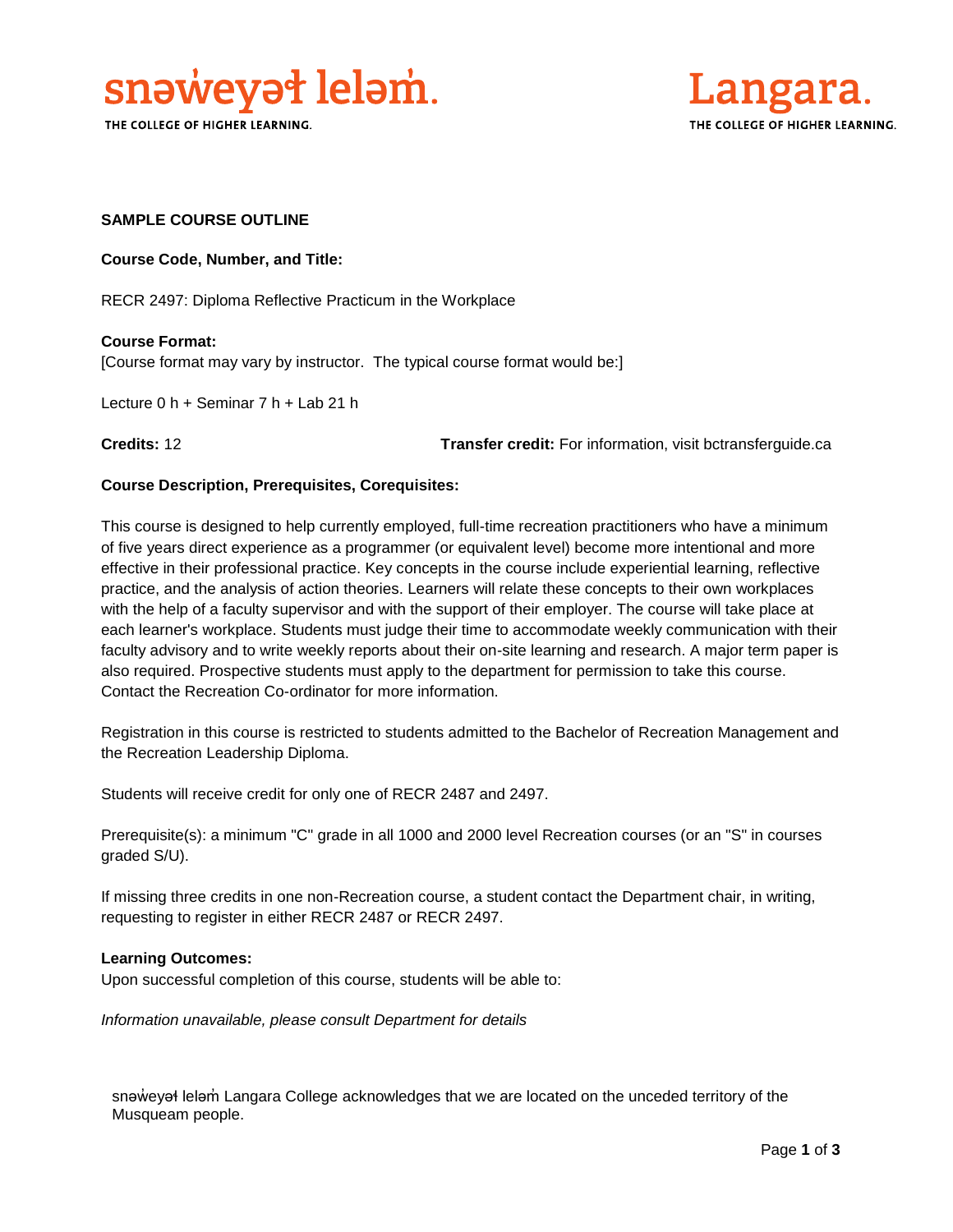

THE COLLEGE OF HIGHER LEARNING.



# **Instructor(s): TBA Office: TBA Phone: 604 323 XXXX Email: TBA**

**Office Hours: TBA** 

## **Textbook and Course Materials:**

[Textbook selection may vary by instructor. An example of texts and course materials for this course might be:}

For textbook information, visit [https://mycampusstore.langara.bc.ca/buy\\_courselisting.asp?selTerm=3|8](https://mycampusstore.langara.bc.ca/buy_courselisting.asp?selTerm=3|8)

Note: *This course may use an electronic (online) instructional resource that is located outside of Canada*  for mandatory graded class work. You may be required to enter personal information, such as your name *and email address, to log in to this resource. This means that your personal information could be stored on servers located outside of Canada and may be accessed by U.S. authorities, subject to federal laws. Where possible, you may log in with an email pseudonym as long as you provide the pseudonym to me so I can identify you when reviewing your class work.* 

**Assessments and Weighting: Final Exam % Other Assessments % (An example of other assessments might be:) %**

*Information currently unavailable, please consult Department for details* 

## **Grading System:**

Specific grading schemes will be detailed in each course section outline.

*Information currently unavailable, please consult Department for details* 

## **Topics Covered:**

[Topics covered may vary by instructor. An example of topics covered might be:]

*Information currently unavailable, please consult Department for details* 

As a student at Langara, you are responsible for familiarizing yourself and complying with the following policies:

## **College Policies:**

**E1003 - [Student Code of Conduct](https://langara.ca/about-langara/policies/pdf/E1003.pdf)  F1004 - [Code of Academic Conduct](http://langara.bc.ca/registration-and-records/pdf/F1004.pdf)**

*This generic outline is for planning purposes only.*